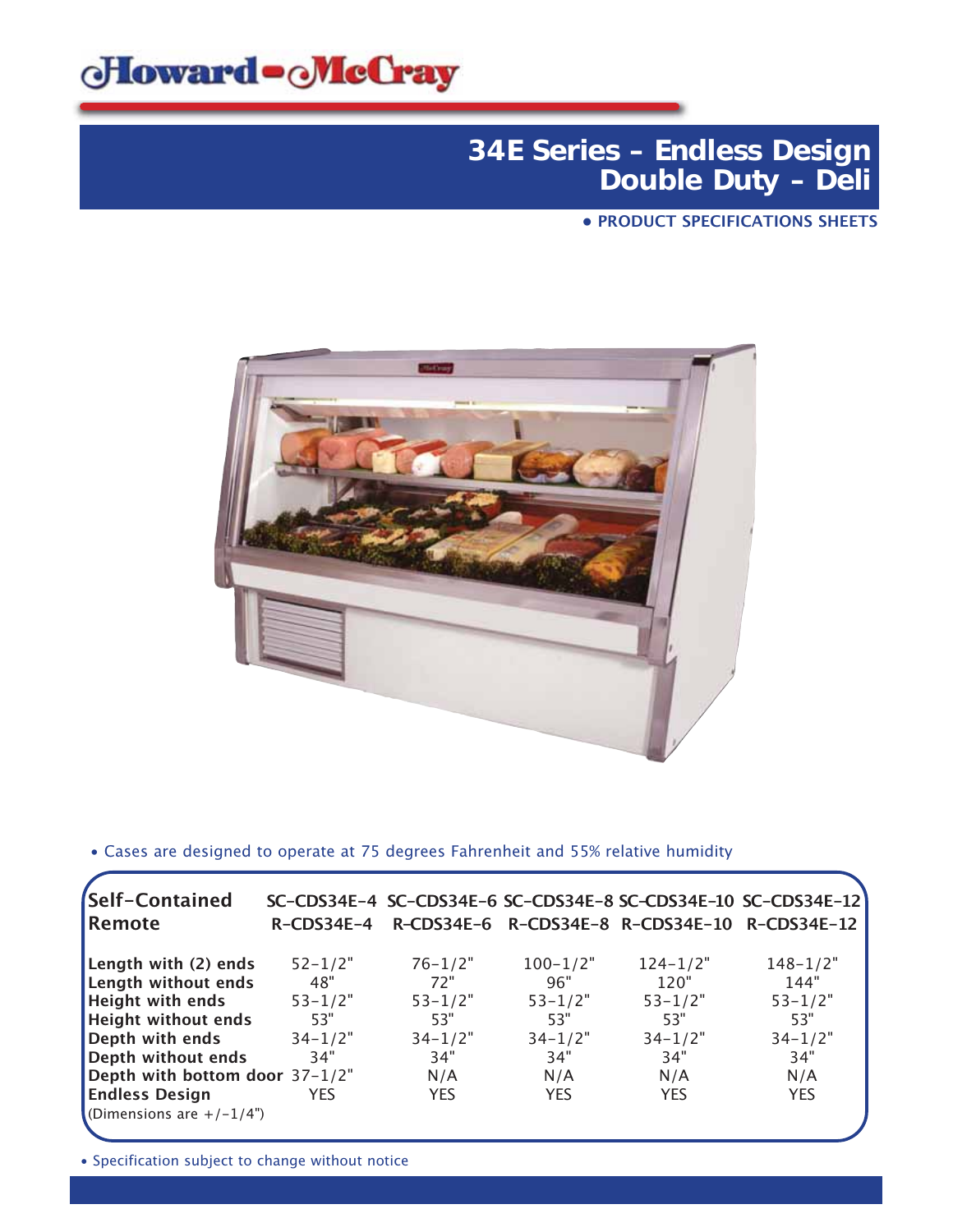Extra stainless steel mezzanine shelf

Drop work shelf

**34E Series – Endless Design Double Duty – Deli**

# **Standard Specifications and Optional Features**

| <b>CONSTRUCTION</b><br>UL Classified to ANSI/NSF 7<br>Foamed in place CFC free foam<br>Triple pane insulated front glass-28"H<br>Heavy gauge steel super structure<br>Bottom storage<br>Endless design allows for continuous line up<br>Drain is included for cleaning | <b>FINISHES</b><br>Satin finish extrusion on doors and door tracks<br>Designer white exterior front and ends<br>Stainless steel mirror trim<br>Stainless steel heavy gauge top - 19-1/2" W<br>Designer white exterior rear                                                                                                                                            |
|------------------------------------------------------------------------------------------------------------------------------------------------------------------------------------------------------------------------------------------------------------------------|-----------------------------------------------------------------------------------------------------------------------------------------------------------------------------------------------------------------------------------------------------------------------------------------------------------------------------------------------------------------------|
| <b>INTERIOR</b><br>Designer white interior ends<br>Stainless steel heavy gauge mezzanine shelf<br>White aluminum floor (bottom storage area)<br>Air insulated baffle (prevents moisture from drip-<br>ping into display area)                                          | <b>REFRIGERATION</b><br>Copevap system (eliminates need for condensate pan)<br>R134a expansion valve system<br>Gravity coil located at inside top of unit and bot-<br>tom storage area<br>Self contained system<br>Automatic defrost controlled by time clock-(self<br>contained units only)<br>Pressure control maintains constant temperatures<br>Remotes available |
| <b>EXTERIOR</b><br>Double pane rear removable doors<br>Newly designed rear compression door jamb<br>Removable front grille allows for cleaning<br>Removable rear grille for easy servicing<br>2-1/4" removable end panels                                              | <b>LIGHTING</b><br>2 Rows of T12 lighting at top of unit                                                                                                                                                                                                                                                                                                              |
| <b>ELECTRICAL REQUIREMENTS</b><br>115V/60Hz/1Ph<br>Unit must be hard wired<br>UL/CUL listed<br>115V-12AMP general purpose receptacle (wired<br>separately)                                                                                                             | <b>Important Note: All refrigerated cases are</b><br>designed to operate in an environment of<br>75 degrees and 55% relative humidity.<br><b>Important Note: Product must be cooled</b><br>before being displayed within the case.                                                                                                                                    |
| <b>OPTIONAL FEATURES</b>                                                                                                                                                                                                                                               |                                                                                                                                                                                                                                                                                                                                                                       |
| <b>Scale Stand</b><br>Paper cutter<br>Painted, laminate or stainless steel<br>Mirrored doors                                                                                                                                                                           | Front bumpers 1" or 3"<br>Door lock<br>Digital thermometer<br>Pass thru front doors                                                                                                                                                                                                                                                                                   |



Sandwich racks Salad pan settings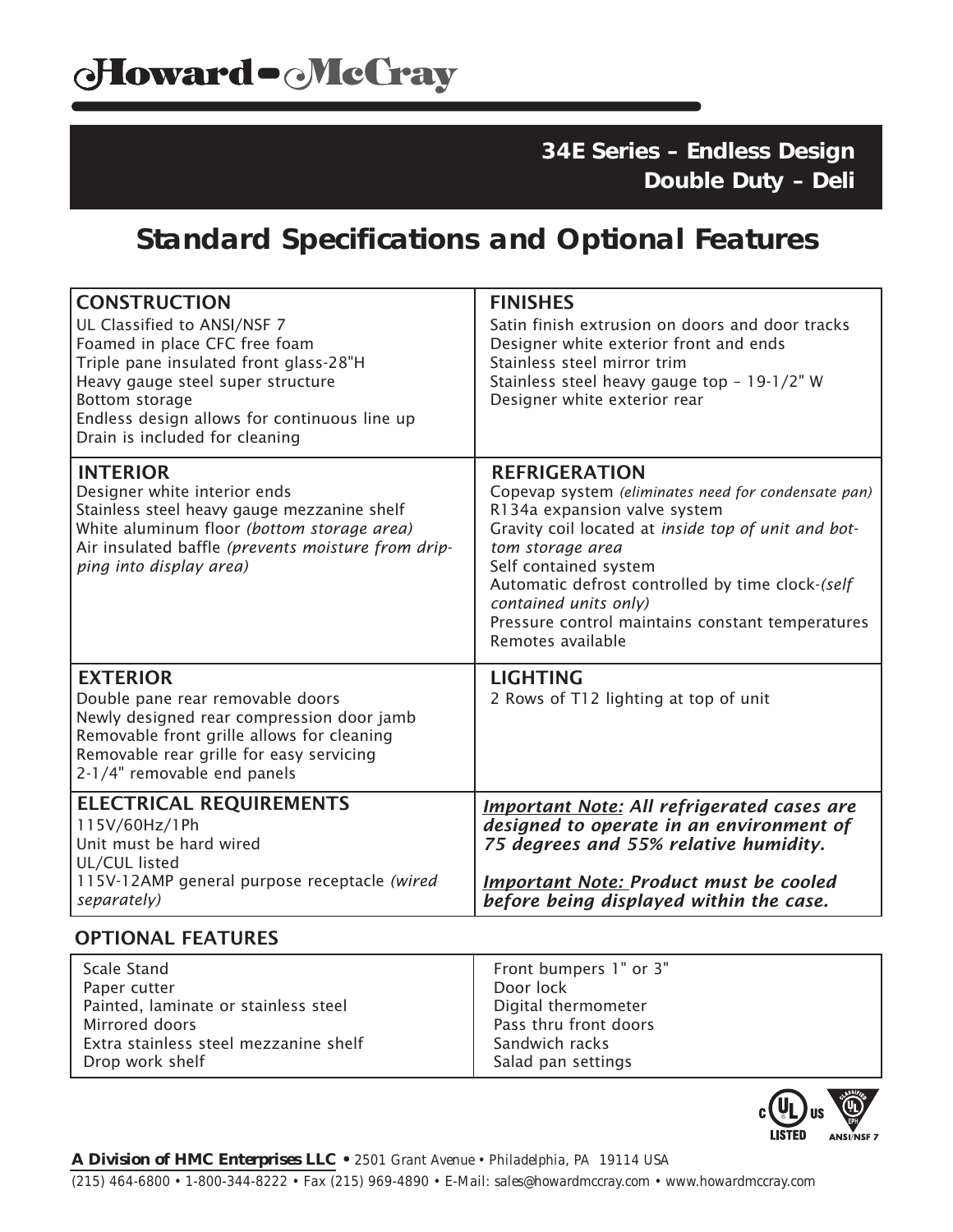### **34E Series – Endless Design Double Duty – Deli**

# **Technical Data**

| Model                                                                                                                                                                                                                                                                                       | Self contained   SC-CDS34E-4   SC-CDS34E-6   SC-CDS34E-8   SC-CDS34E-10   SC-CDS34E-12 |                                                                                                                                               |                                                                                                                                    |                                                                                                                                                                  |                                                                                                                                                      |                                                                                                                                       |
|---------------------------------------------------------------------------------------------------------------------------------------------------------------------------------------------------------------------------------------------------------------------------------------------|----------------------------------------------------------------------------------------|-----------------------------------------------------------------------------------------------------------------------------------------------|------------------------------------------------------------------------------------------------------------------------------------|------------------------------------------------------------------------------------------------------------------------------------------------------------------|------------------------------------------------------------------------------------------------------------------------------------------------------|---------------------------------------------------------------------------------------------------------------------------------------|
|                                                                                                                                                                                                                                                                                             | <b>Remote</b>                                                                          | $R$ -CDS34E-4                                                                                                                                 | R-CDS34E-6                                                                                                                         |                                                                                                                                                                  | R-CDS34E-8   R-CDS34E-10   R-CDS34-E-12                                                                                                              |                                                                                                                                       |
| Length with (2) ends<br>Length without ends<br><b>Height with ends</b><br><b>Height without ends</b><br>Depth with ends<br>Depth without ends<br><b>Endless design</b><br>(Dimensions are $+/- 1/4$ ")                                                                                      |                                                                                        | $52 - 1/2"$<br>48"<br>$53 - 1/2"$<br>53"<br>$34 - 1/2"$<br>34"<br><b>YES</b>                                                                  | $76 - 1/2"$<br>72"<br>$53 - 1/2"$<br>53"<br>$34 - 1/2"$<br>34"<br><b>YES</b>                                                       | $100 - 1/2"$<br>96"<br>$53 - 1/2"$<br>53"<br>$34 - 1/2"$<br>34"<br><b>YES</b>                                                                                    | $124 - 1/2"$<br>120"<br>$53 - 1/2"$<br>53"<br>$34 - 1/2"$<br>34"<br><b>YES</b>                                                                       | $148 - 1/2$<br>144"<br>$53 - 1/2"$<br>53"<br>$34 - 1/2"$<br>34"<br><b>YES</b>                                                         |
| <b>Operating temperature</b><br>Refrigerant (expansion valve)<br><b>Compressor size HP</b><br><b>Pressure control settings</b><br>@ 75°F, 55%RH                                                                                                                                             | Self contained<br>Self contained<br>CUT IN<br>CUT OUT                                  | 36°F to 40°F<br>R134a<br>1/4<br>30<br>12                                                                                                      | 36°F to 40°F<br>R134a<br>1/3<br>30<br>12                                                                                           | 36°F to 40°F<br>R134a<br>1/2<br>30<br>12                                                                                                                         | 36°F to 40°F<br>R134a<br>1/2<br>30<br>12                                                                                                             | 36°F to 40°F<br>R134a<br>3/4<br>30<br>12                                                                                              |
| Defrost per day (24 hours)<br>BTU's at +20°F Evap. Temp.<br><b>Voltage</b><br>Amperage<br>Amperage, lights only<br>Cord and plug                                                                                                                                                            | Air Defrost<br>Remote<br>Self contained<br>Remote                                      | 1 per day<br>1400<br>115V<br>6.0A<br>0.8A<br><b>No</b>                                                                                        | 1 per day<br>2100<br>115V<br>8.7A<br>1.3A<br><b>No</b>                                                                             | 1 per day<br>2800<br>115V<br>11.2A<br>1.6A<br><b>No</b>                                                                                                          | 1 per day<br>3500<br>115v<br>13.8A<br>2.4A<br><b>No</b>                                                                                              | 1 per day<br>4200<br>115V<br>17.4A<br>2.4A<br><b>No</b>                                                                               |
| <b>Exterior color</b><br><b>Interior color</b><br>Inside end panels<br><b>Floors</b><br># of top doors<br>Door size<br># of coils<br><b>Bottom storage</b><br><b>Front glass</b><br># of main deck shelves<br>Main deck size<br>Cubic capacity (ft <sup>3</sup> )<br><b>Mezzanine-Shelf</b> |                                                                                        | White<br><b>Stainless</b><br>White<br>White<br>2<br>20-1/2"X23-1/2"<br>2<br><b>Yes</b><br>28"X46-11/16"<br>2<br>24"x28-5/8"<br>30<br>Standard | White<br><b>Stainless</b><br>White<br>White<br>2<br>31"X23-1/2"<br>2<br>Yes<br>28"X70-11/16"<br>3<br>24"x28-5/8"<br>45<br>Standard | White<br><b>Stainless</b><br>White<br>White<br>$\overline{4}$<br>20-1/2"X23-1/2"<br>2<br>Yes<br>28"X94-11/16"<br>$\overline{4}$<br>24"x28-5/8"<br>60<br>Standard | White<br><b>Stainless</b><br>White<br>White<br>4<br>25-3/4"X23-1/2"<br>$\overline{2}$<br>Yes<br>28"X118-11/16"<br>5<br>24"x28-5/8"<br>75<br>Standard | White<br><b>Stainless</b><br>White<br>White<br>4<br>$31"X23-1/2"$<br>2<br>Yes<br>28"X142-11/16"<br>6<br>24"x28-5/8"<br>90<br>Standard |

#### SHIPPING INFORMATION

| <b>Height</b> |                | 58"                       | 58"                        | 58"                        | 58"                        | 58"                         |
|---------------|----------------|---------------------------|----------------------------|----------------------------|----------------------------|-----------------------------|
| Depth         |                | 44"                       | 44"                        | 44"                        | 44"                        | 44"                         |
| Length        | Self contained | 61"                       | 87"                        | 109"                       | 135"                       | 157"                        |
| Gross weight  |                | 530#                      | 741#                       | 897#                       | 150#                       | 1414#                       |
| Cubic feet    | Remote         | 497#<br>89ft <sup>3</sup> | 693#<br>128ft <sup>3</sup> | 832#<br>164ft <sup>3</sup> | 1089#<br>99ft <sup>3</sup> | 1359#<br>231ft <sup>3</sup> |

• Cases are designed to operate at 75 degrees Fahrenheit and 55% relative humidity

• Cases are equipped with drains; check your local building codes for connection requirements.

• Specification subject to change without notice

*A Division of HMC Enterprises LLC • 2501 Grant Avenue • Philadelphia, PA 19114 USA (215) 464-6800 • 1-800-344-8222 • Fax (215) 969-4890 • E-Mail: sales@howardmccray.com • www.howardmccray.com*